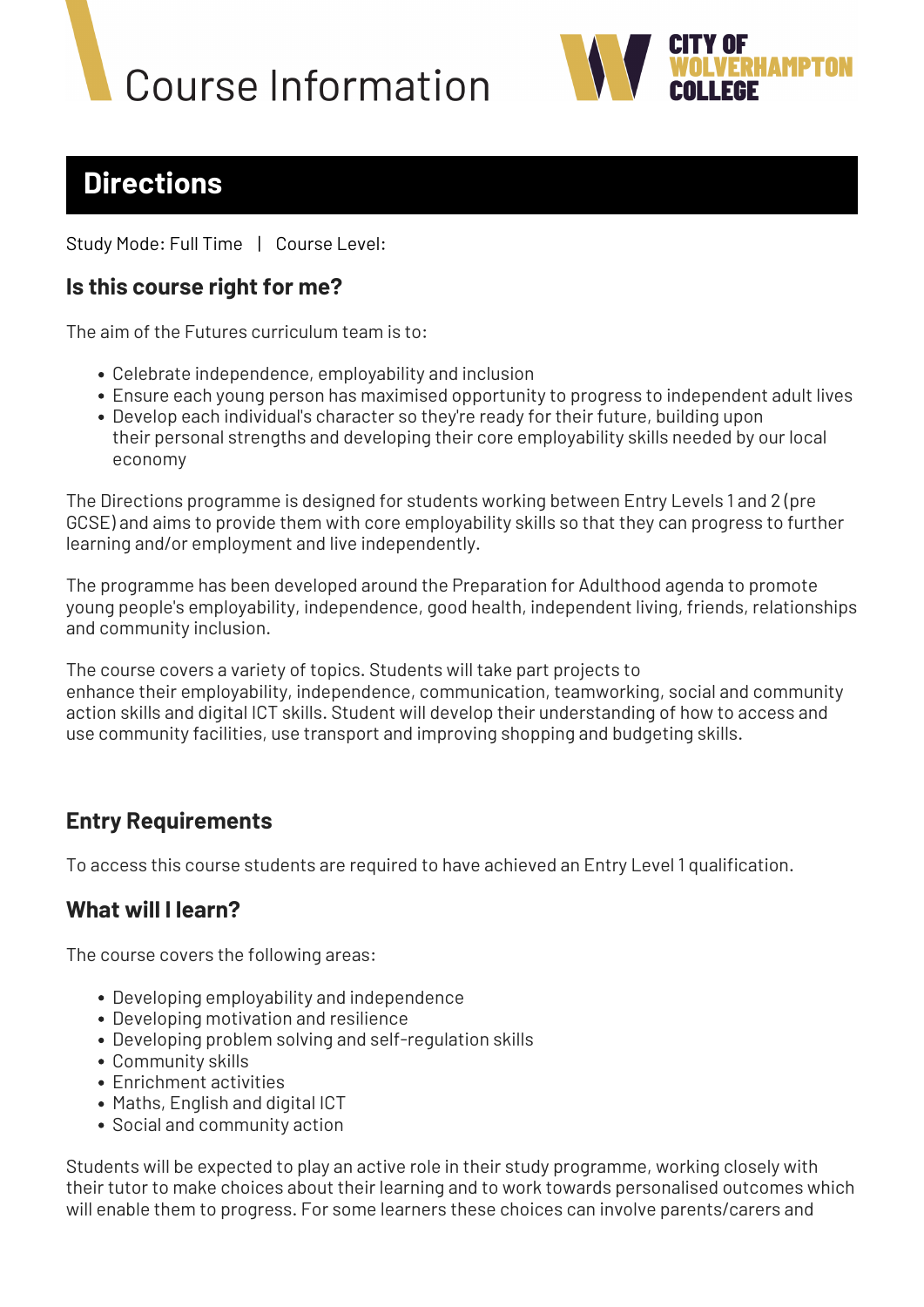other professionals working with the student.

### **What skills will I gain?**

Throughout the course the student will:

- Develop essential employability and independence skills
- Develop and awareness of health, safety and hygiene in employment and the home
- Learn about healthy eating, costs and budgeting, food handling and storage, equipment safety
- Develop independent living skills
- Develop skills in decision making, communication, organisation, shopping, travel and using money
- Develop communication and independence skills through taking part in a community skills projects

#### **How will I be assessed?**

At the start of the programme students will have an initial assessment to review their starting points, aspirations and personal goals, and will be assessed on an ongoing basis against their baselines.

Tutors will agree targets with the student to enable them to work towards meeting any Educational, Health Care Plan outcomes that they might have. They will be assessed against a Recognising and Recording Progress and Achievement (RARPA) framework and, along with parents/carers where appropriate, will meet with their tutor on a termly basis to review progress towards personal outcomes, and to look forward to advancing towards the next steps.

Some students will take part in English and Maths assessments which will enhance their ability to progress academically - these will only be considered when appropriate for each individual learner.

# **What can I do next?**

'Upon completion students can move on to a Futures pathways course subject to suitability.

Other students may benefit more from transitioning to employment related activities such as a volunteering placement or further learning opportunities.

Staff at the college will work with families and local authority representatives to support all options available.

#### **Why study with us?**

The programme is taught in small groups (between 6-10 learners) with at least one specialist tutor and one learning support assistant always present in the classroom.

Dependent on the individual level of need support can include:

- Dedicated support worker providing one-to-one support at all times
- Assistance from support workers during breaks and lunchtimes to help with buying snacks and meals
- Personal support to keep vulnerable young people safe during breaks and lunchtimes